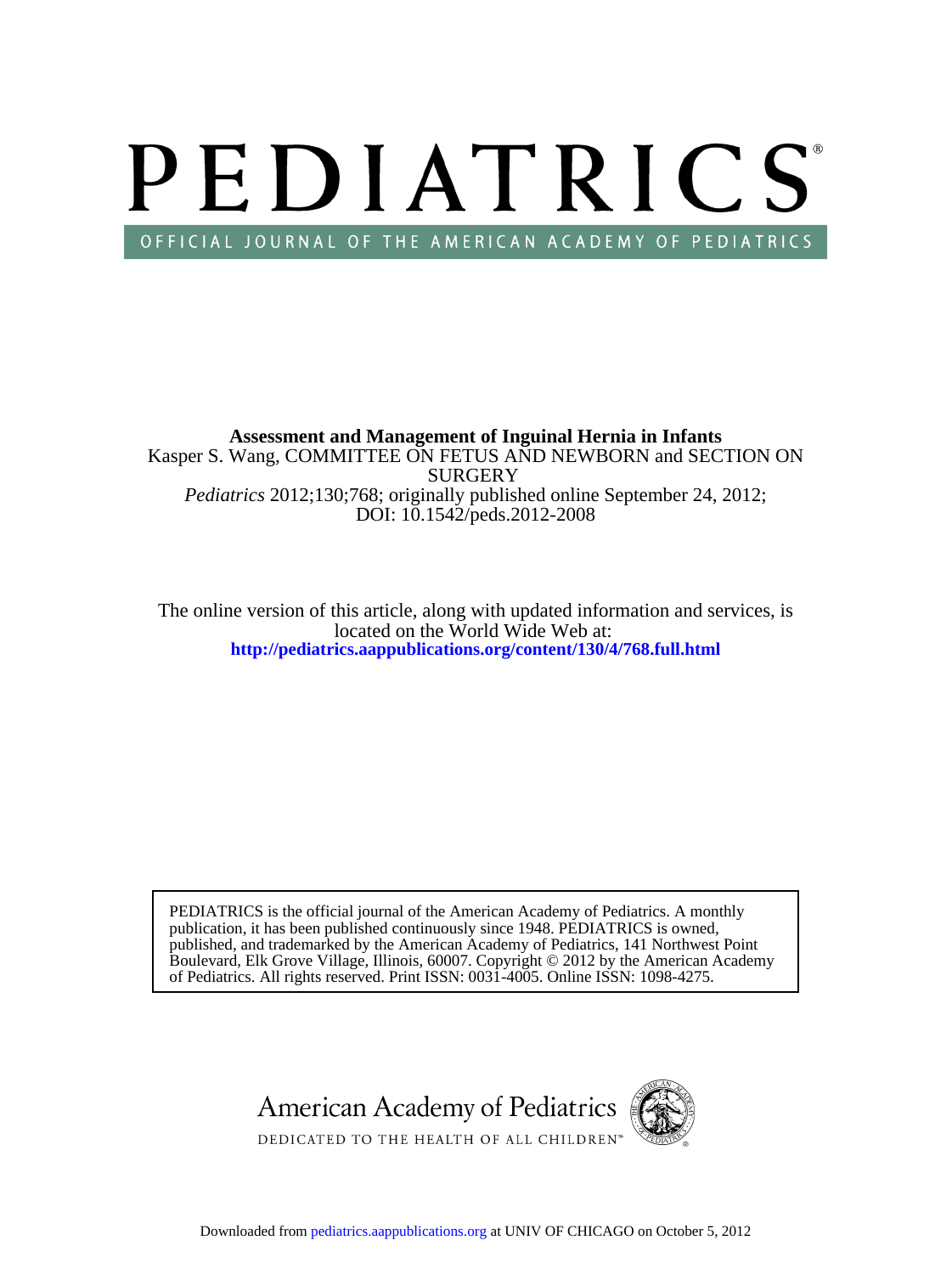# CLINICAL REPORT

# Assessment and Management of Inguinal Hernia in Infants

FRFF

# abstract

Inguinal hernia repair in infants is a routine surgical procedure. However, numerous issues, including timing of the repair, the need to explore the contralateral groin, use of laparoscopy, and anesthetic approach, remain unsettled. Given the lack of compelling data, consideration should be given to large, prospective, randomized controlled trials to determine best practices for the management of inguinal hernias in infants. Pediatrics 2012;130:768–773

### INTRODUCTION

Inguinal hernia is a common condition requiring surgical repair in the pediatric age group. The incidence of inguinal hernias is approximately 3% to 5% in term infants and 13% in infants born at less than 33 weeks of gestational age.1 Inguinal hernias in both term and preterm infants are commonly repaired shortly after diagnosis to avoid incarceration of the hernia. Given the lack of definitive data, optimal timing for repair of inguinal hernias in infants remains debatable. This report reviews the embryology and natural history of inguinal hernias as well as published data regarding the timing and approach to inguinal hernia repair in infants.

### EMBRYOLOGY AND NATURAL HISTORY OF THE PATENT PROCESSUS VAGINALIS

Complete understanding of the issues related to surgical repair of an inguinal hernia requires an understanding of the embryology of descent of the testes and the formation of the processus vaginalis.

Testicular descent involves 2 phases: intra-abdominal and extra-abdominal.2 During the intra-abdominal phase, the testis, which derives from the bipotential gonad originating at the urogenital ridge, is attached to the diaphragm by the craniosuspensory ligament. In the male fetus, regression of the craniosuspensory ligament results in transabdominal migration of the testis between 8 and 15 weeks postconception. Simultaneously, there is thickening of the gubernaculum, which attaches the testis to the scrotum through the external and internal rings of the inguinal canal. As the male fetus grows and the abdomen elongates, the testis is essentially anchored by the thickened gubernaculum.3 In the female fetus, the craniosuspensory ligament is maintained; hence, the ovary retains its dorsal (retrocoelomic or retroperitoneal)

Kasper S. Wang, MD, and the COMMITTEE ON FETUS AND NEWBORN AND SECTION ON SURGERY

#### KEY WORDS

inguinal hernia, infants, surgery, anesthesia, laparoscopy

#### **ABBREVIATION**

PPV—patent processus vaginalis

This document is copyrighted and is property of the American Academy of Pediatrics and its Board of Directors. All authors have filed conflict of interest statements with the American Academy of Pediatrics. Any conflicts have been resolved through a process approved by the Board of Directors. The American Academy of Pediatrics has neither solicited nor accepted any commercial involvement in the development of the content of this publication.

The guidance in this report does not indicate an exclusive course of treatment or serve as a standard of medical care. Variations, taking into account individual circumstances, may be appropriate.

www.pediatrics.org/cgi/doi/10.1542/peds.2012-2008 doi:10.1542/peds.2012-2008

All clinical reports from the American Academy of Pediatrics automatically expire 5 years after publication unless reaffirmed, revised, or retired at or before that time.

PEDIATRICS (ISSN Numbers: Print, 0031-4005; Online, 1098-4275).

Copyright © 2012 by the American Academy of Pediatrics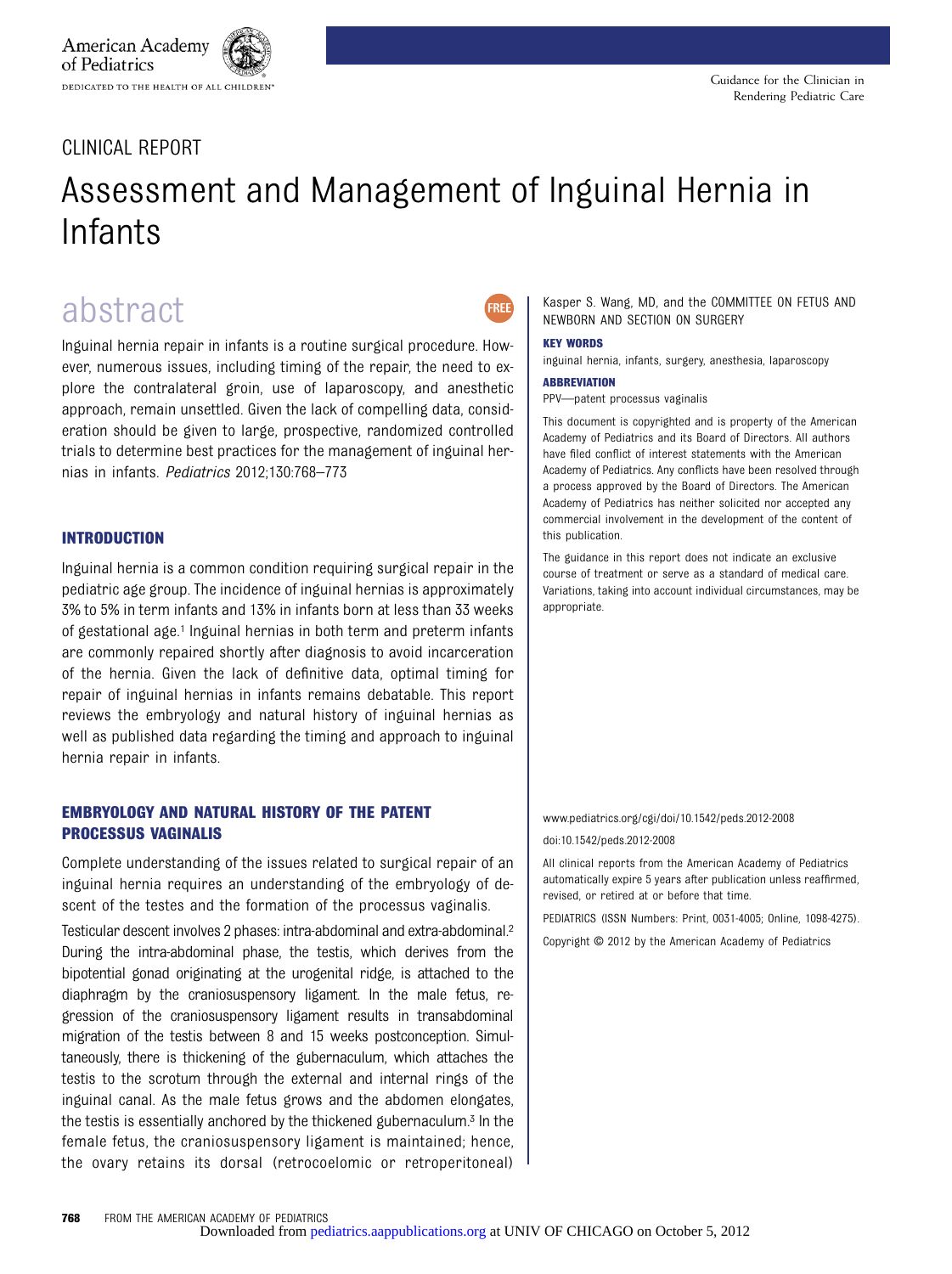intra-abdominal location. In addition, the gubernaculum does not thicken but persists as the ovarian round ligament. The second phase occurs between 25 and 35 weeks of gestation.4 The testis descends from its retroperitoneal, intra-abdominal location through the inguinal canal, drawing with it an extension of the peritoneal lining, which defines the processus vaginalis. Normally, the processus vaginalis obliterates and involutes, leaving no communication between the intraabdominal peritoneal cavity and the extra-abdominal inguinal canal and scrotum. This enveloping involuted layer is the tunica vaginalis. Both human in vitro tissue culture and rodent model studies implicate genitofemoral nerve innervation as critical for regulation of gubernacular length as well as obliteration of the processus vaginalis.5–<sup>7</sup> Incomplete involution results in a patent processus vaginalis (PPV), through which fluid can travel and accumulate extraabdominally as a hydrocele. If the communication is large, intra-abdominal structures such as bowel may herniate, resulting in an indirect inguinal hernia. The relation of the processus vaginalis with testicular descent is thought to explain why more than 90% of pediatric inguinal hernias are diagnosed in boys.<sup>1</sup> Involution of the left processus vaginalis precedes that of right, which is consistent with the observation that 60% of indirect inguinal hernias occur on the right side.<sup>8</sup>

The prevalence of PPV is highest during infancy and declines with age. Congenital hydroceles, which are essentially clinically apparent PPV, usually resolve spontaneously within 18 to 24 months.9,10 The reported prevalence of PPV is as high as 80% in term male infants.11 However, this prevalence is generally extrapolated from findings at time of exploration of the contralateral internal ring during time

of inguinal hernia repair. Thus, most reported rates of bilateral PPV are derived from observations in patients with symptomatic unilateral inguinal hernias and likely overestimate the true prevalence of PPV in the general population. Rowe et al reported a 64% rate of contralateral PPV identified at the time of inguinal hernia repair in infants younger than 2 months. Reported rates of contralateral PPV decrease to between 33% and 50% in children younger than 1 year of age and are as low as 15% by 5 years of age.12–<sup>16</sup> Not all cases of PPV result in inguinal hernias. The estimated childhood risk of developing an inguinal hernia if there is a PPV is between 25% and 50%.17,18 Even though the true prevalence of a PPV in the general pediatric population is likely lower than contralateral PPV reported at the time of hernia repair, it is clearly greatest at birth and declines with increasing age.

# RATIONALE AND TIMING FOR ELECTIVE INGUINAL HERNIA REPAIR IN INFANTS

All inguinal hernias in infants are repaired to avoid the risk of incarceration of bowel and gonadal infarction and atrophy.<sup>19–22</sup> However, these risks must be balanced against the risk of potential operative and anesthetic complications. Unfortunately, data regarding these risks are not definitive.

Many investigators have sought to define the risk of inguinal hernia incarceration in young children. However, the physical features of hernia, such as the size of the abdominal wall defect, the amount of the herniating intestine, and the ease with which it can be reduced, do not consistently predict the risk of incarceration. Attempts have been made to correlate the age at diagnosis, the duration between diagnosis and hernia repair, and infants' gestational age with risk of inguinal hernia incarceration. Notably, in an analysis of a Canadian administrative database containing more than 1000 children with inguinal hernia, Zamakshary et al showed that children younger than 1 year had a twofold greater risk of inguinal hernia incarceration when repair was performed ≥14 days after diagnosis compared with children who had repair performed between 1 and 2 years of age.<sup>23</sup> Vaos et al reported a retrospective analysis of preterm infants undergoing inguinal hernia repair at 1 of 2 institutions.<sup>24</sup> They noted that infants undergoing repair later than 1 week after diagnosis were at significantly greater risk of inguinal hernia incarceration, postoperative hernia recurrence, and testicular atrophy, compared with infants undergoing earlier repair. Lautz et al analyzed the risk of inguinal hernia incarceration in approximately 49 000 preterm infants using the 2003 and 2006 Kids' Inpatient Databases.25 They determined that the overall rate of inguinal hernia incarceration was approximately 16% and that the risk was greatest in infants in whom surgery was delayed beyond 40 weeks' corrected gestational age (21%) compared with those repaired between 36 and 39 weeks (9%) corrected age or less than 36 weeks corrected gestational age (11%). Furthermore, 28% of former preterm infants undergoing repair during a subsequent hospitalization were noted to have inguinal hernia incarceration, suggesting an even greater risk with further delay. Although fraught with limitations inherent to administrative databases, the conclusions of this study are compelling.

Conversely, other data indicate that delay in inguinal hernia repair is associated with low rates of inguinal hernia incarceration. Lee et al reported a 4.6% rate of hernia incarceration in 172 former preterm infants within a single Kaiser system hospital. Of the 127 infants who were discharged from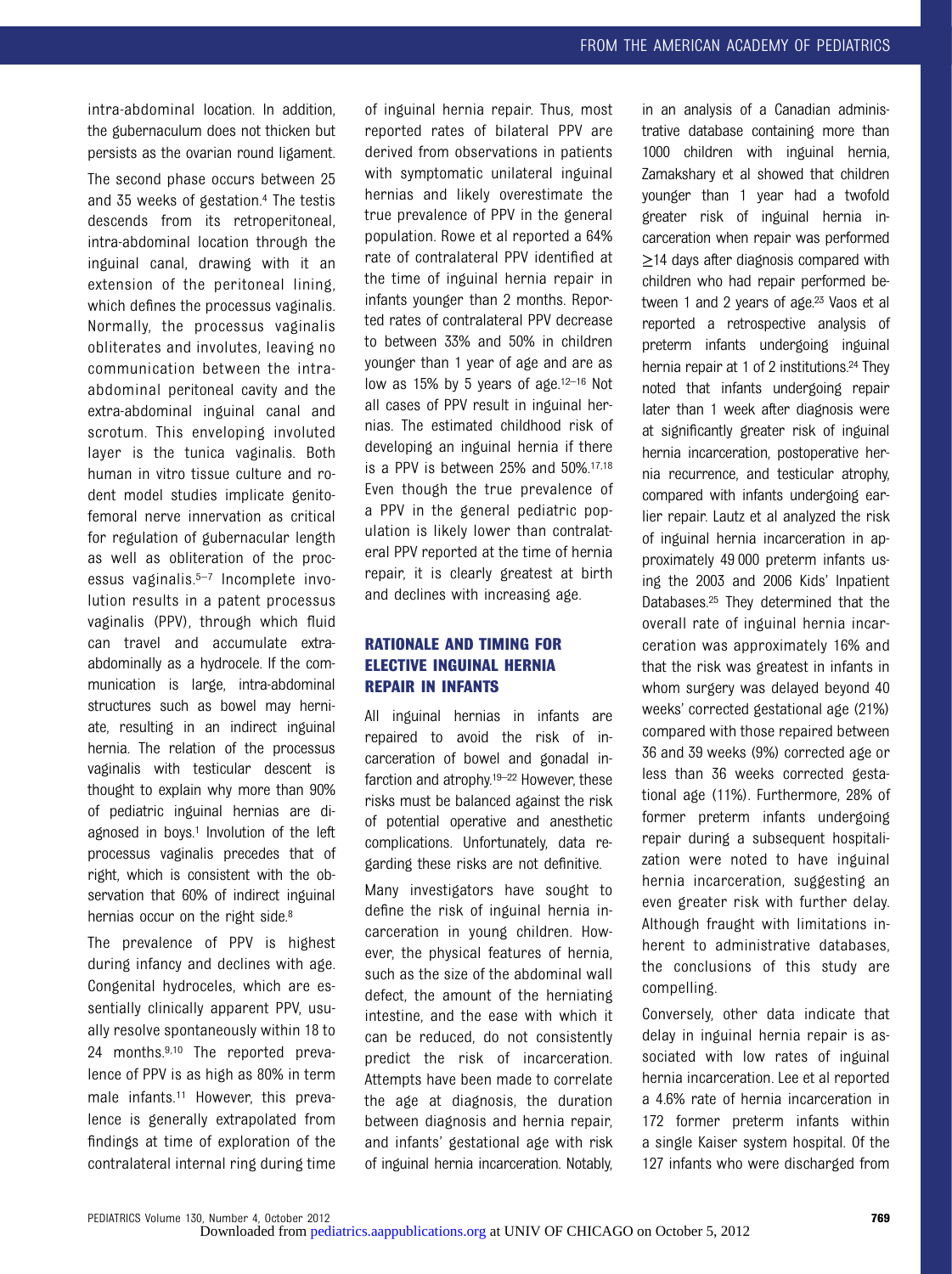the hospital with known inguinal hernias and scheduled for a planned elective outpatient repair, there were no episodes of inguinal hernia incarceration while awaiting repair.26 Uemura et al reported comparable inguinal hernia incarceration rates in 19 preterm infants (birth weight range 492–2401 g) who underwent repair at more than 2 weeks after diagnosis, compared with 21 preterm infants who underwent more urgent repair.27 Although these studies suggest that inguinal hernia repair can be delayed, the data are not as compelling as those suggesting repair on a more urgent basis.

Inguinal hernia repair is associated with operative complications, including hernia recurrence, vas deferens injury, and testicular atrophy, the rates of which vary from 1% to 8%.28–<sup>31</sup> Long-term complications include chronic pain and infertility in adulthood.<sup>32</sup> In a singleinstitution, retrospective analysis, Moss et al observed low recurrence and complication rates up to 5 years after surgical repair in infants younger than 2 months of age.33 Conversely, a retrospective analysis by Baird et al revealed a higher rate of complications in infants who were 43 weeks' corrected gestational age or younger, compared with those who underwent repair at an older age.34 They speculated that the greater friability of the hernia sac in former preterm infants predisposes to repair failure.

Early repair of inguinal hernias in preterm infants must be further balanced against the risk of postoperative apnea after general anesthesia. Historically, the rate of postoperative apnea in preterm infants has been reported to be as high as 49%.35,36 The risk of postoperative apnea is associated with perioperative anemia and a history of preoperative apnea as well as associated comorbidities. 35,37 Vaos et al noted that preterm infants

undergoing inguinal hernia repair within 1 week of diagnosis experienced a significantly greater rate of apnea compared with those undergoing repair later.24 Melone et al reported on a cohort of 127 former preterm infants (mean gestational age, 32.7 weeks) who underwent outpatient inguinal hernia repair at a mean corrected gestational age of 45.3 weeks. The authors identified only 2 infants who experienced episodes of apnea: 1 in the operating room, the other postdischarge. They concluded that because the apnea rate is so low, elective outpatient inguinal hernia repair is a feasible option for preterm infants. Lee et al reported no episodes of apnea in a cohort of preterm infants (30.7 weeks' gestation at birth) undergoing outpatient elective hernia repair.26 However, the authors noted that 13 of 45 former preterm infants who underwent elective inguinal hernia repair before discharge from the NICU remained intubated for longer than 2 days postoperatively.

Younger corrected gestational age is associated with a greater risk of apnea.38 Allen et al noted a nearly 9% rate of postoperative apnea in their cohort of 57 preterm infants undergoing inguinal hernia repair.39 In a subset analysis, infants who experienced apnea episodes tended to be younger (41 weeks' corrected gestational age compared with 47 weeks' corrected gestational age); had significantly higher perioperative risk, as measured by American Society of Anesthesia scores (2.6 compared with 1.8); and were more likely to have received intraoperative narcotic and muscle relaxation compared with infants who were not apneic. A recent meta-analysis concluded that former preterm infants undergoing general anesthesia who are less than 46 weeks' corrected gestational age should be observed for at least 12 hours postoperatively and that those who are between 46 and 60

weeks' corrected gestational age should receive more individualized care on the basis of the presence or absence of associated comorbidities.40

To reduce the incidence of postoperative apnea, spinal, rather than general, anesthesia has been used for inguinal hernia repair in preterm infants.<sup>41-43</sup> Although some studies have been encouraging, none have been adequately powered. Indeed, Craven et al published a Cochrane Collaboration analysis in which only 108 patients from 4 small randomized or quasi-randomized studies comparing spinal and general anesthesia were identified.44 The authors concluded that there was no evidence that spinal anesthesia was associated with a reduction in postoperative apnea, bradycardia, or oxygen desaturation. Furthermore, the authors concluded that a large, randomized controlled trial was necessary to determine whether spinal anesthesia reduces postoperative cardiorespiratory complications; to date, no such study has been reported.

Over the past decade, studies performed in rodents and nonhuman primates have shown a dose-dependent association of neuronal apoptosis with general anesthetic agents, including ketamine, propofol, and isoflurane.45–<sup>47</sup> Importantly, there is emerging evidence that the use of general anesthesia in infancy may be associated with long-term neurocognitive and developmental problems, specifically after multiple exposures to general anesthesia before 3 years of age.48 DiMaggio et al, using a New York State Medicaid database, showed that children younger than 3 years who were given general anesthesia for inguinal hernia repair had a greater than twofold risk of developmental or behavioral disorders than did agematched control children.49 A potential bias of this study is that children undergoing surgery at a young age may

<sup>770</sup> FROM THE AMERICAN ACADEMY OF PEDIATRICS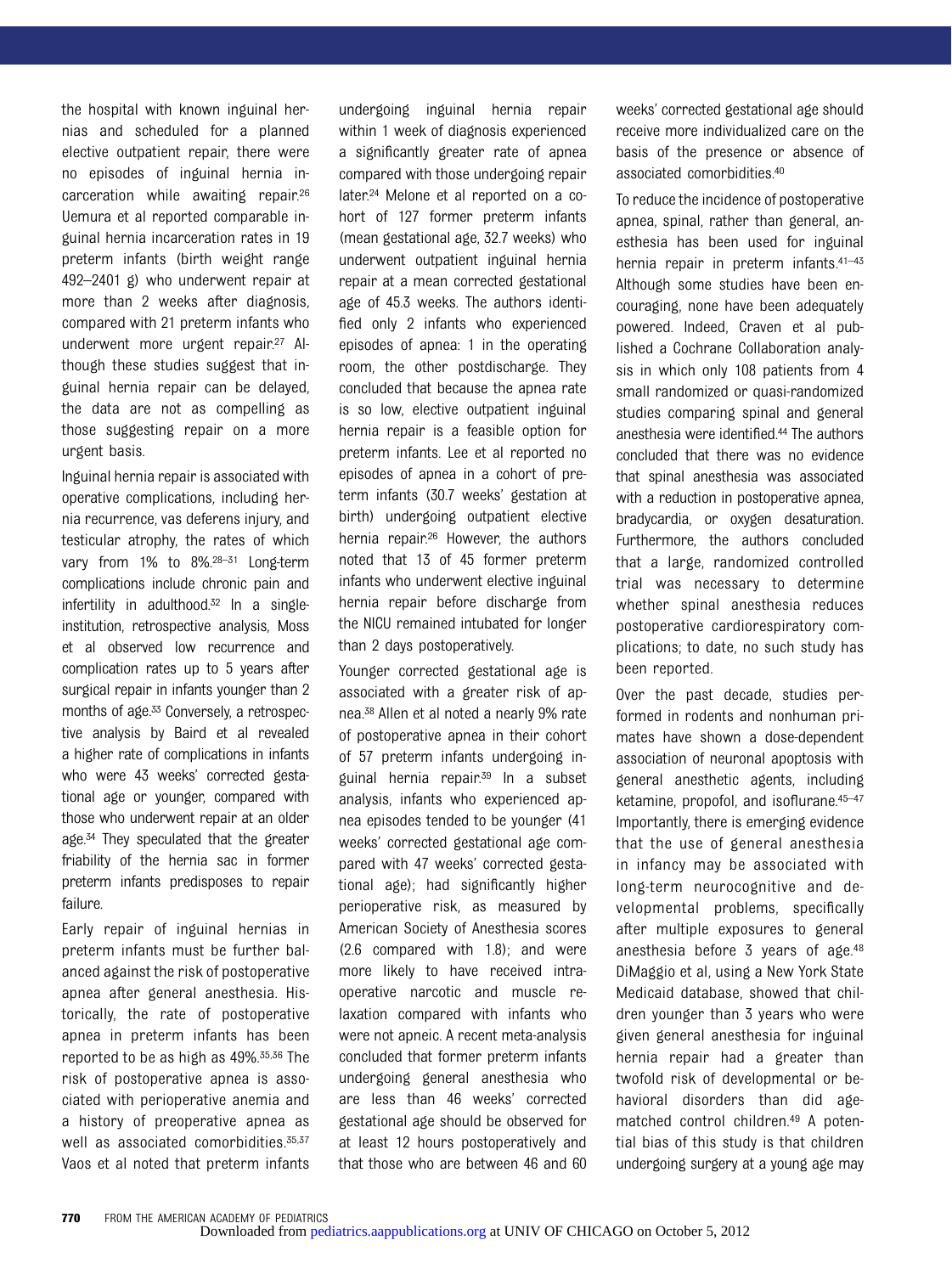also be predisposed to learning or cognitive disorders. Bartels et al attempted to address this issue by using the Netherlands Twin Registry to evaluate monozygotic concordant-discordant twins. In a study of 1143 monozygotic twin pairs, exposure to anesthesia before 3 years of age was associated with reduced educational achievement.50 However, there was no difference in outcome between twin pairs when one twin had undergone anesthesia and the other had not. The authors concluded that there is no causal relationship between anesthesia exposure and learning disabilities. Hansen et al recently compared ninth-grade test scores of nearly 2700 Swedish children who had undergone inguinal hernia repair as infants with those of randomly selected age-matched controls and found no difference in test performance.51 Clearly, the issue of whether anesthetic exposure as an infant affects long-term neurodevelopment is unsettled. Two large clinical studies are under way to address this issue.52

Ultimately, the timing of preterm infant inguinal hernia repair varies widely in practice. In a 2005 survey of members of the American Academy of Pediatrics Section on Surgery, 63% reported routinely performing hernia repairs just before discharge from the NICU. 18% performed repairs at a specific corrected gestational age, and 5% performed repairs when it was convenient.53 If a hernia was discovered after discharge, 53% of respondents would repair the hernia when it was convenient, and 27% of respondents would wait to repair until the infant was between 38 and 60 weeks' corrected gestational age (mean, 53.1 weeks' corrected gestational age). In a previous survey performed in 1993, surgeons were more likely to repair an inguinal hernia when convenient.54

Timing of inguinal hernia repair in preterm and term infants represents

a balance of the risks of inguinal hernia incarceration and of postoperative respiratory complications. At present, the literature does not clearly define what these risks are and how they should be balanced.

# CONTRALATERAL INGUINAL **EXPLORATION**

The utility of contralateral inguinal exploration in children is an area of active debate. The rationale for attempting to diagnose a contralateral PPV is that repair can be performed to prevent any potential contralateral incarceration with no additive anesthetic risk. Historically, surgeons performed routine open contralateral inguinal explorations to identify PPV in either all children or in selected populations (ie, former preterm infants or children younger than 2 years). Marulaiah et al suggested that routine contralateral exploration is not indicated, given the risks associated with such exploration, such as spermatic cord injury.55 Alternatively, given the high incidence of subsequent hernias if a contralateral PPV is encountered, others support routine exploration.13,56,57 Lee et al indicated that it is costeffective to perform routine contralateral groin explorations.58 Results from the aforementioned 2005 survey of American Academy of Pediatrics Section on Surgery members revealed a variety of practices; 15% of respondents indicated that they never explore the contralateral side in a male patient, 12% responded that they always do, and 73% responded that they had an age cutoff beyond which they would not explore.53 Respondents also had a wide variation of practices when caring for a girl with a unilateral hernia. For both male and female patients with hernias, however, results of the survey revealed that there were significant reductions in the routine explorations of the contralateral side

compared with results from the same survey performed in 1996.<sup>54</sup> Various diagnostic modalities, such as the physical examination, herniography, or ultrasonographic examination are not particularly sensitive or specific, thus making these efforts unreliable.56,59 With the advent of laparoscopic techniques, inspection of the contralateral internal ring has become increasingly popular as the method of choice for evaluating for a PPV. According to survey responses, use of laparoscopy as the modality with which to explore the contralateral ring has increased from 6% in 1996 to 37% in 2005.53,54 Use of laparoscopy to explore the contralateral groin has likely increased since then.

# LAPAROSCOPIC APPROACH TO INGUINAL HERNIA REPAIR IN INFANTS

Laparoscopic repair has been used effectively in preterm infants. Various techniques have been described, but all routinely use a port placed in the umbilicus to visualize the internal ring. Reported hernia recurrence rates are comparable to those associated with open repair.60,61 However, data regarding the risk of testicular atrophy are not available.62,63 A prospective, randomized, single-blinded trial comparing laparoscopic to open repair of inguinal hernias showed that children who were older than 3 months of age when laparoscopic repair was performed required significantly fewer doses of pain medication.64 The utility of laparoscopic repair of inguinal hernias in younger infants remains undetermined to date.

#### **CONCLUSIONS**

- Inguinal hernias are common in the infant population. The risk of hernia incarceration drives the preference to pursue surgical repair.
- Data regarding optimal timing of repair are conflicting and inadequate.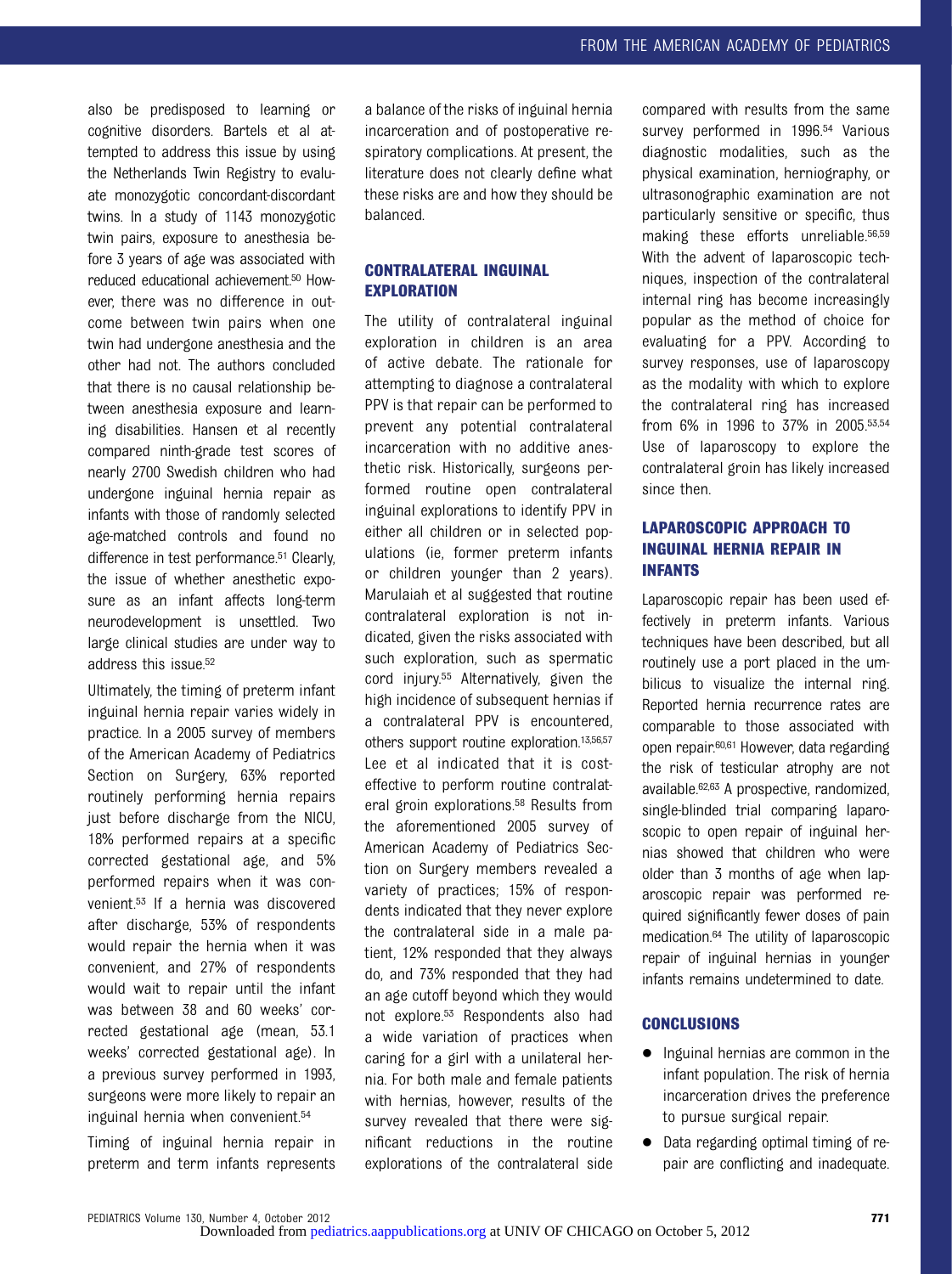- There is no consensus on when or if contralateral inguinal exploration is necessary.
- Data regarding a laparoscopic approach to inguinal hernia repairs suggest that it is comparable to the standard open technique.
- Given the lack of data supporting evidence-based approaches to inguinal hernias in infants, consideration should be given to large, prospective, randomized, controlled trials to answer these important questions.

#### LEAD AUTHOR

Kasper S. Wang, MD

#### COMMITTEE ON FETUS AND

NEWBORN, 2011–2012

Lu-Ann Papile, MD, Chairperson Jill E. Baley, MD William Benitz, MD James Cummings, MD Waldemar A. Carlo, MD Praveen Kumar, MD Richard A. Polin, MD Rosemarie C. Tan, MD, PhD Kristi L. Watterberg, MD

#### LIAISONS

CAPT Wanda Denise Barfield, MD, MPH—Centers for Disease Control and Prevention George Macones, MD—American College of Obstetricians and Gynecologists Ann L. Jefferies, MD-Canadian Pediatric Society Rosalie O. Mainous, PhD, RNC, NNP—National Association of Neonatal Nurses

Tonse N. K. Raju, MD, DCH—National Institutes of Health

#### **STAFF**

Jim Couto, MA

#### SECTION ON SURGERY EXECUTIVE COMMITTEE, 2011–2012

Mary L. Brandt, MD, Chairperson Robert C. Shamberger MD, Immediate Past Chairperson Michael G. Caty, MD Kurt F. Heiss, MD George W. Holcomb, III, MD Rebecka L. Meyers, MD R. Lawrence Moss, MD Frederick J. Rescorla, MD

#### **STAFF**

Vivan Thorne

#### REFERENCES

- 1. Grosfeld JL. Current concepts in inguinal hernia in infants and children. World J Surg. 1989;13(5):506–515
- 2. Hughes IA, Acerini CL. Factors controlling testis descent. Eur J Endocrinol. 2008;159 (suppl 1):S75–S82
- 3. Beasley SW, Hutson JM. The role of the gubernaculum in testicular descent. J Urol. 1988;140(5 pt 2):1191–1193
- 4. Skandalakis JE, Colborn GL, Androulakis JA, Skandalakis LJ, Pemberton LB. Embryologic and anatomic basis of inguinal herniorrhaphy. Surg Clin North Am. 1993;73(4):799–836
- 5. Al Shareef Y, Sourial M, Hutson JM. Exogenous calcitonin gene-related peptide perturbs the direction and length of gubernaculum in capsaicin-treated rats. Pediatr Surg Int. 2007; 23(4):305–308
- 6. Ting AY, Huynh J, Farmer P, et al. The role of hepatocyte growth factor in the humoral regulation of inguinal hernia closure. J Pediatr Surg. 2005;40(12):1865–1868
- 7. Hutson JM, Temelcos C. Could inguinal hernia be treated medically? Med Hypotheses. 2005;64(1):37–40
- 8. Brandt ML. Pediatric hernias. Surg Clin North Am. 2008;88(1):27–43, vii–viii
- 9. Osifo OD, Osaigbovo EO. Congenital hydrocele: prevalence and outcome among male children who underwent neonatal circumcision in Benin City, Nigeria. J Pediatr Urol. 2008;4(3):178–182
- 10. O'Neill J, Rowe M, Grosfeld J, Fonkalsrud E, Coran A, eds. Inguinal Hernia and Hydrocele.

Pediatric Surgery. Vol 2. 5th ed. St Louis, MO: Mosby; 1998:1071–1086

- 11. Snyder WH, Greany FM. Inguinal hernia. In: Mustard WT, Ravitch MM, Snyder WH, eds. Pediatric Surgery. 2nd ed. Chicago, IL: Year Book Medical; 1969: 692–704
- 12. Rowe MI, Copelson LW, Clatworthy HW. The patent processus vaginalis and the inguinal hernia. J Pediatr Surg. 1969;4(1):102–107
- 13. Holcomb GW, III, Morgan WM, III, Brock JW III. Laparoscopic evaluation for contralateral patent processus vaginalis: Part II. J Pediatr Surg. 1996;31(8):1170–1173
- 14. Wolf SA, Hopkins JW. Laparoscopic incidence of contralateral patent processus vaginalis in boys with clinical unilateral inguinal hernias. J Pediatr Surg. 1994;29 (8):1118–1120, discussion 1120–1121
- 15. Geisler DP, Jegathesan S, Parmley MC, McGee JM, Nolen MG, Broughan TA. Laparoscopic exploration for the clinically undetected hernia in infancy and childhood. Am J Surg. 2001;182(6):693–696
- 16. Saad S, Mansson J, Saad A, Goldfarb MA. Tenyear review of groin laparoscopy in 1001 pediatric patients with clinical unilateral inguinal hernia: an improved technique with transhernia multiple-channel scope. J Pediatr Surg. 2011;46(5):1011–1014
- 17. Snyder WH. Pediatric Surgery. Vol 1. Chicago, IL: Year Book Medical Publishers; 1962
- 18. McGregor DB, Halverson K, McVay CB. The unilateral pediatric inguinal hernia: Should the contralateral side by explored? J Pediatr Surg. 1980;15(3):313–317
- 19. Krieger NR, Shochat SJ, McGowan V, Hartman GE. Early hernia repair in the premature infant: long-term follow-up. J Pediatr Surg. 1994;29(8):978–981, discussion 981–982
- 20. Misra D, Hewitt G, Potts SR, Brown S, Boston VE. Inguinal herniotomy in young infants, with emphasis on premature neonates. J Pediatr Surg. 1994;29(11):1496–1498
- 21. Puri P, Guiney EJ, O'Donnell B. Inguinal hernia in infants: the fate of the testis following incarceration. J Pediatr Surg. 1984; 19(1):44–46
- 22. Rescorla FJ, Grosfeld JL. Inguinal hernia repair in the perinatal period and early infancy: clinical considerations. J Pediatr Surg. 1984;19(6):832–837
- 23. Zamakhshary M, To T, Guan J, Langer JC. Risk of incarceration of inguinal hernia among infants and young children awaiting elective surgery. CMAJ. 2008;179(10):1001–1005
- 24. Vaos G, Gardikis S, Kambouri K, Sigalas I, Kourakis G, Petoussis G. Optimal timing for repair of an inguinal hernia in premature infants. Pediatr Surg Int. 2010;26(4):379–385
- 25. Lautz TB, Raval MV, Reynolds M. Does timing matter? A national perspective on the risk of incarceration in premature neonates with inguinal hernia. J Pediatr. 2011;158(4): 573–577
- 26. Lee SL, Gleason JM, Sydorak RM. A critical review of premature infants with inguinal hernias: optimal timing of repair, incarceration risk, and postoperative apnea. J Pediatr Surg. 2011;46(1):217–220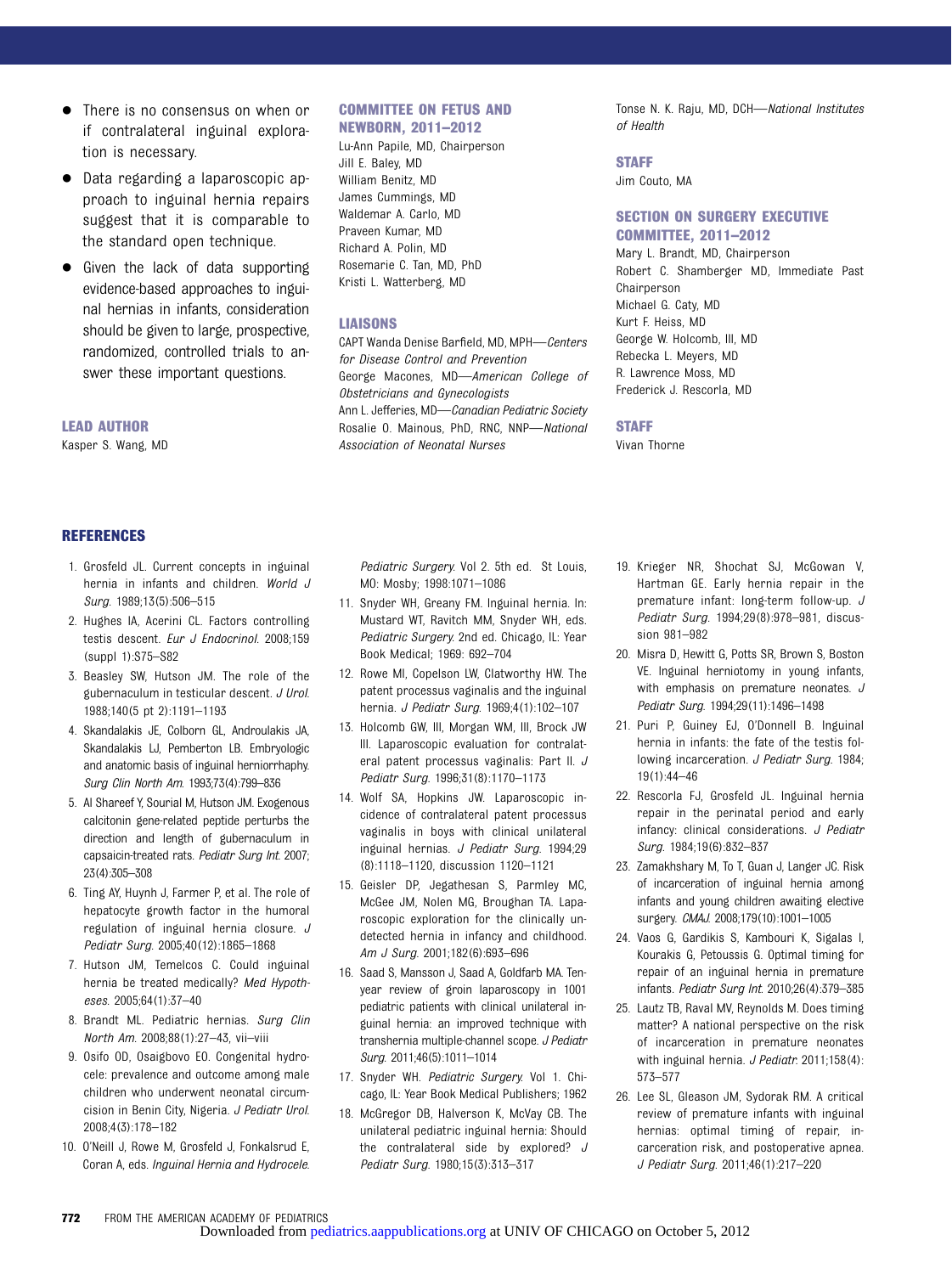- 27. Uemura S, Woodward AA, Amerena R, Drew J. Early repair of inguinal hernia in premature babies. Pediatr Surg Int. 1999;15(1): 36–39
- 28. Ein SH, Njere I, Ein A. Six thousand three hundred sixty-one pediatric inguinal hernias: a 35-year review. J Pediatr Surg. 2006; 41(5):980–986
- 29. Skinner MA, Grosfeld JL. Inguinal and umbilical hernia repair in infants and children. Surg Clin North Am. 1993;73(3):439– 449
- 30. Harvey MH, Johnstone MJ, Fossard DP. Inguinal herniotomy in children: a five year survey. Br J Surg. 1985;72(6):485-487
- 31. Hecker WC, Ring-Mrozik E. Results of followup of operations in pediatric patients with indirect inguinal hernia [in German]. Langenbecks Arch Chir. 1987;371(2):115–121
- 32. Zendejas B, Zarroug AE, Erben YM, Holley CT, Farley DR. Impact of childhood inguinal hernia repair in adulthood: 50 years of follow-up. J Am Coll Surg. 2010;211(6):762– 768
- 33. Moss RL, Hatch EI Jr;. Inguinal hernia repair in early infancy. Am J Surg. 1991;161 (5):596–599
- 34. Baird R, Gholoum S, Laberge JM, Puligandla P. Prematurity, not age at operation or incarceration, impacts complication rates of inguinal hernia repair. J Pediatr Surg. 2011;46(5):908–911
- 35. Welborn LG, Hannallah RS, Luban NL, Fink R, Ruttimann UE. Anemia and postoperative apnea in former preterm infants. Anesthesiology. 1991;74(6):1003–1006
- 36. Malviya S, Swartz J, Lerman J. Are all preterm infants younger than 60 weeks postconceptual age at risk for postanesthetic apnea? Anesthesiology. 1993;78 (6):1076–1081
- 37. Liu LM, Coté CJ, Goudsouzian NG, et al. Lifethreatening apnea in infants recovering from anesthesia. Anesthesiology. 1983;59 (6):506–510
- 38. Coté CJ, Zaslavsky A, Downes JJ, et al. Postoperative apnea in former preterm infants after inguinal herniorrhaphy. A combined analysis. Anesthesiology. 1995;82 (4):809–822
- 39. Allen GS, Cox CS, Jr;White N, Khalil S, Rabb M, Lally KP. Postoperative respiratory complications in ex-premature infants after inguinal herniorrhaphy. J Pediatr Surg. 1998;33(7):1095–1098
- 40. Walther-Larsen S, Rasmussen LS. The former preterm infant and risk of postoperative apnoea: recommendations for

management. Acta Anaesthesiol Scand. 2006;50(7):888–893

- 41. Gallagher TM, Crean PM. Spinal anaesthesia in infants born prematurely. Anaesthesia. 1989;44(5):434–436
- 42. Schwartz N, Eisenkraft JB, Dolgin S. Spinal anesthesia for the high-risk infant. Mt Sinai J Med. 1988;55(5):399–403
- 43. Welborn LG, Rice LJ, Hannallah RS, Broadman LM, Ruttimann UE, Fink R. Postoperative apnea in former preterm infants: prospective comparison of spinal and general anesthesia. Anesthesiology. 1990;72(5):838–842
- 44. Craven PD, Badawi N, Henderson-Smart DJ, O'Brien M. Regional (spinal, epidural, caudal) versus general anaesthesia in preterm infants undergoing inguinal herniorrhaphy in early infancy. Cochrane Database Syst Rev. 2003;(3):CD003669
- 45. Jevtovic-Todorovic V, Hartman RE, Izumi Y, et al. Early exposure to common anesthetic agents causes widespread neurodegeneration in the developing rat brain and persistent learning deficits. J Neurosci. 2003;23(3):876–882
- 46. Slikker W, Jr;Zou X, Hotchkiss CE, et al. Ketamine-induced neuronal cell death in the perinatal rhesus monkey. Toxicol Sci. 2007;98(1):145–158
- 47. Fredriksson A, Pontén E, Gordh T, Eriksson P. Neonatal exposure to a combination of N-methyl-D-aspartate and gammaaminobutyric acid type A receptor anesthetic agents potentiates apoptotic neurodegeneration and persistent behavioral deficits. Anesthesiology. 2007;107(3):427–436
- 48. Wilder RT, Flick RP, Sprung J, et al. Early exposure to anesthesia and learning disabilities in a population-based birth cohort. Anesthesiology. 2009;110(4):796–804
- 49. DiMaggio C, Sun LS, Kakavouli A, Byrne MW, Li G. A retrospective cohort study of the association of anesthesia and hernia repair surgery with behavioral and developmental disorders in young children. J Neurosurg Anesthesiol. 2009;21(4):286– 291
- 50. Bartels M, Althoff RR, Boomsma DI. Anesthesia and cognitive performance in children: no evidence for a causal relationship. Twin Res Hum Genet. 2009;12 (3):246–253
- 51. Hansen TG, Pedersen JK, Henneberg SW, et al. Academic performance in adolescence after inguinal hernia repair in infancy: a nationwide cohort study. Anesthesiology. 2011;114(5):1076–1085
- 52. Sun L. Early childhood general anaesthesia exposure and neurocognitive development. Br J Anaesth. 2010;105(suppl 1):i61–i68
- 53. Antonoff MB, Kreykes NS, Saltzman DA, Acton RD. American Academy of Pediatrics Section on Surgery hernia survey revisited. J Pediatr Surg. 2005;40(6):1009–1014
- 54. Wiener ES, Touloukian RJ, Rodgers BM, et al. Hernia survey of the Section on Surgery of the American Academy of Pediatrics. J Pediatr Surg. 1996;31(8):1166–1169
- 55. Marulaiah M, Atkinson J, Kukkady A, Brown S, Samarakkody U. Is contralateral exploration necessary in preterm infants with unilateral inguinal hernia? J Pediatr Surg. 2006;41(12):2004–2007
- 56. Valusek PA, Spilde TL, Ostlie DJ, et al. Laparoscopic evaluation for contralateral patent processus vaginalis in children with unilateral inguinal hernia. J Laparoendosc Adv Surg Tech A. 2006;16(6):650–653
- 57. Ron O, Eaton S, Pierro A. Systematic review of the risk of developing a metachronous contralateral inguinal hernia in children. Br J Surg. 2007;94(7):804–811
- 58. Lee SL, Sydorak RM, Lau ST. Laparoscopic contralateral groin exploration: is it cost effective? J Pediatr Surg. 2010;45(4):793– 795
- 59. Miltenburg DM, Nuchtern JG, Jaksic T, Kozinetiz C, Brandt ML. Laparoscopic evaluation of the pediatric inguinal hernia a meta-analysis. J Pediatr Surg. 1998;33(6): 874–879
- 60. Schier F, Montupet P, Esposito C. Laparoscopic inguinal herniorrhaphy in children: a three-center experience with 933 repairs. J Pediatr Surg. 2002;37(3):395–397
- 61. Dutta S, Albanese C. Transcutaneous laparoscopic hernia repair in children: a prospective review of 275 hernia repairs with minimum 2-year follow-up. Surg Endosc. 2009;23(1):103–107
- 62. Schier F. Laparoscopic inguinal hernia repair-a prospective personal series of 542 children. J Pediatr Surg. 2006;41(6):1081– 1084
- 63. Takehara H, Yakabe S, Kameoka K. Laparoscopic percutaneous extraperitoneal closure for inguinal hernia in children: clinical outcome of 972 repairs done in 3 pediatric surgical institutions. J Pediatr Surg. 2006; 41(12):1999–2003
- 64. Chan KL, Hui WC, Tam PK. Prospective randomized single-center, single-blind comparison of laparoscopic vs open repair of pediatric inguinal hernia. Surg Endosc. 2005;19(7):927–932